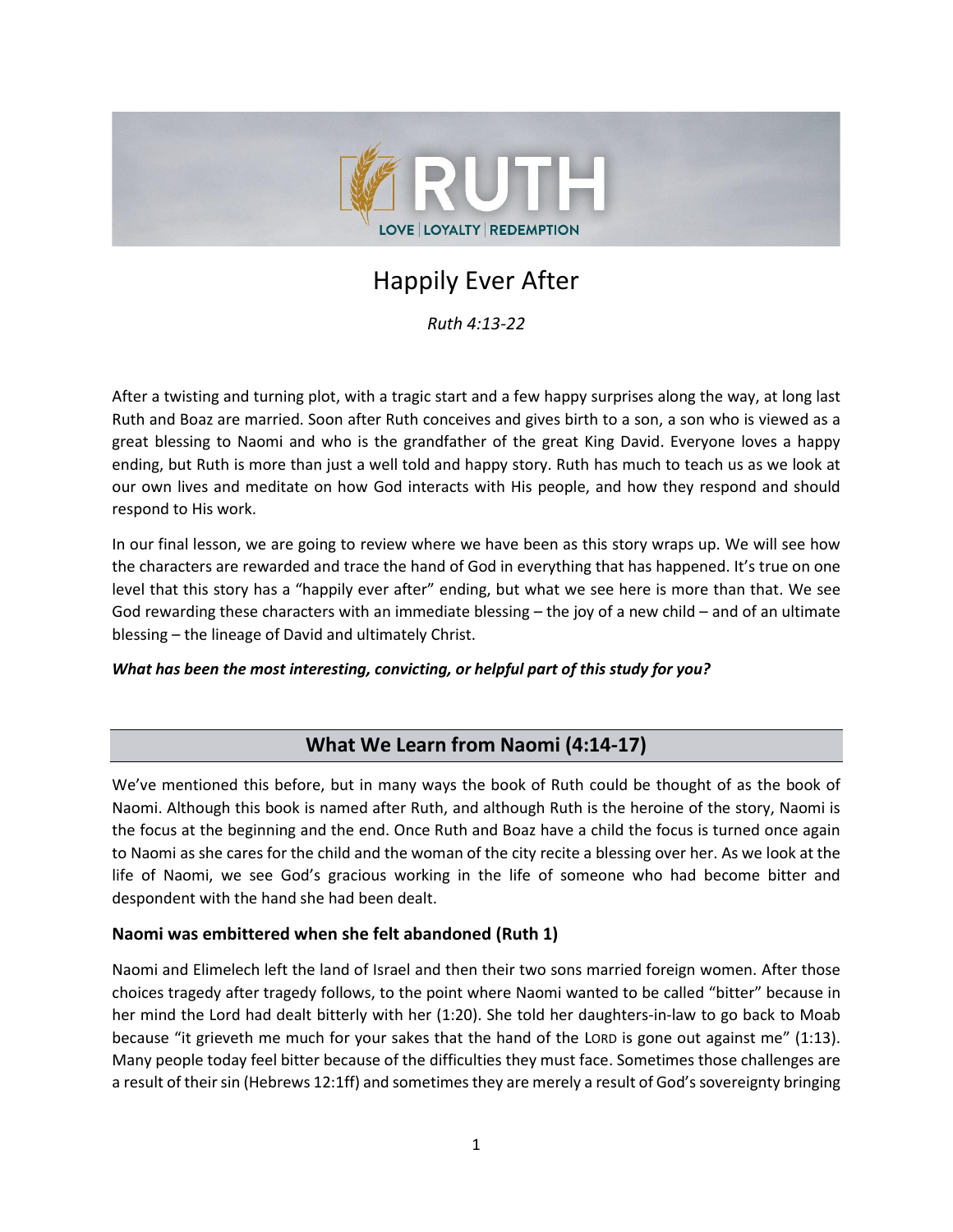trials into their lives. Those that view God as abandoning them, however, will face those trials with bitterness and hopelessness.

### *Was Naomi right to blame God for what was happening to her?*

### *Even if God was behind these bad things happening, how should she have responded?*

### **Naomi was hopeful when she saw God's work (Ruth 2-3)**

The turning point for Naomi is when Ruth comes home with a ton of food, much more than Naomi could have dreamed of. Not only that, but the generous man behind this wonderful day of harvesting was none other than Boaz, a close relative. We can almost here the excitement in Naomi's voice when she said "Blessed be he of the LORD, who hath not left off his kindness to the living and to the dead" (2:20). Once she hoped, she began to plan (3:1-4), and her plan ended up leading to a happy marriage and a grandson.

Many people today have given up hope that God is at work in their life. They see situations that look hopeless, and they've stopped trying and planning because they've stopped seeing God in the picture.

### *How can we help people to have hope in God who seem to have lost hope?*

### *What does it look like to live with a hopeful view of God's working in our lives?*

### **Naomi was blessed by God (Ruth 4)**

God's goal in bringing pain to His children is never driven by some dark desire to see people hurt. It's always done with a heart to see them restored to a place of blessing and usefulness. Naomi had a hard path in life, but it's a path that ultimately led to the joy of a grandson and a family that cared deeply for her. God worked through the disasters in her life to bring her to a place of dependency and hope. Even those around her recognize that the birth of Obed is a grace of God to her. God has a good plan for our lives. Sometimes that plan takes more twists and involves more pain that we might expect (or want), but that plan is always good.

### *Why do you think the book of Ruth concludes with a focus on Naomi rather than Boaz or Ruth?*

*How do you think watching Naomi's story impacted those around her, including the group that speaks to Naomi in 4:14-15?*

*Anything else from the example of Naomi that stands out?*

# **What We Learn from Ruth (4:13, 15)**

Ruth says very little in the book of Ruth. In fact, among Boaz, Ruth, and Naomi, Ruth has the least to say. Yet her character drives the central plot, because although she may not speak as much, her actions say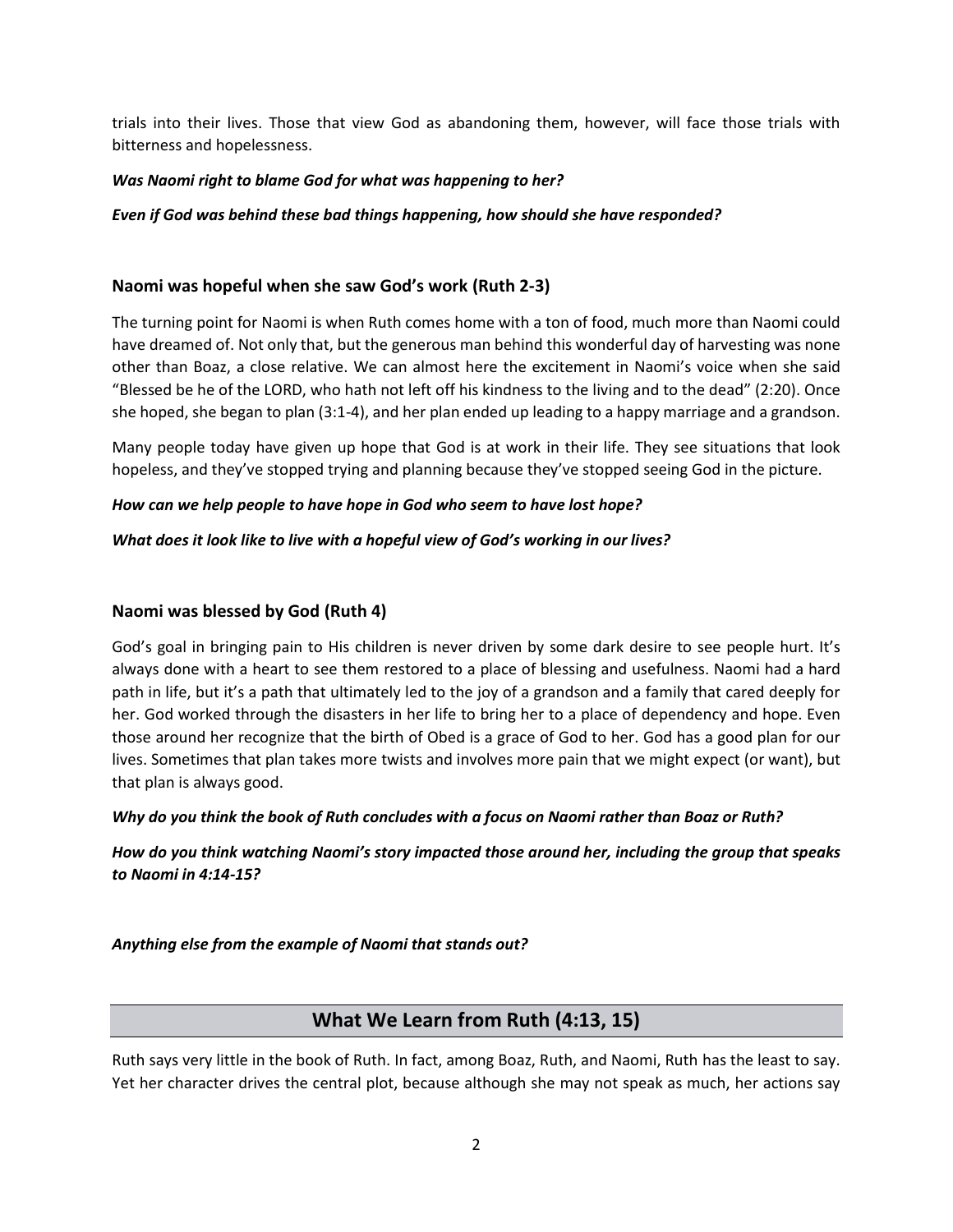plenty. Ruth is an example for all of us of a quiet, submissive spirit of someone who takes big steps of faith and works hard, ultimately seeing the blessing of God.

### **Ruth steps out in faith**

### *In what ways does Ruth show faith in this book?*

Ruth takes three important steps of faith in this book. First, she leaves behind the security of her home and family to follow Naomi into a land where she will be looked at as a foreigner (and a foreigner from one of Israel's least favorite neighbors). She then showed faith by going out and gleaning in the fields as a single, foreign woman. Finally, Ruth took a step of faith by following through on Naomi's advice and proposing to Boaz, despite being younger, poorer, a foreigner, and a woman.

# *Why do you think it was that Ruth was willing to step forward in faith? How can Ruth be an example for us?*

### **Ruth is submissive but decisive**

Many people think that to have a submissive spirit means someone sits back and doesn't do anything unless they are told. We see in Ruth someone who is quiet and submissive, but not passive. Ruth does what she's told, from requesting Naomi's permission to listening to her mother-in-law's council, from asking for permission to reap to doing what Boaz instructs her to do. But Ruth is not lazy. She's a driven, motivated go-getter. She's smart and hard working. She's quiet but her actions speak so loudly she doesn't need to.

### *Why do we often equate submission with passivity?*

*Can you think of any other examples of people who were submissive but ambitious and driven?*

*What other characteristics of Ruth stand out to you from the story? How else can Ruth be an example of a godly believer?*

# **What We Learn from Boaz (4:13, 17-22)**

Boaz is an admirable hero. He seeks to honor not just the letter but the spirit of the law. He desires to take care of Ruth and to do things honorably. Boaz is a picture of what God wants us to be, and he is a shadow of the ultimate noble hero we see in Jesus, who likewise understands God's laws and the spirit behind them, does things honorably, and is blessed by the Father.

### **Boaz demonstrates God's heart (Ruth 2).**

The first time we meet Boaz he steps in and makes sure that everyone is entirely clear how foreigners are to be treated in his fields: with the royal treatment. Boaz goes above and beyond to provide for Ruth by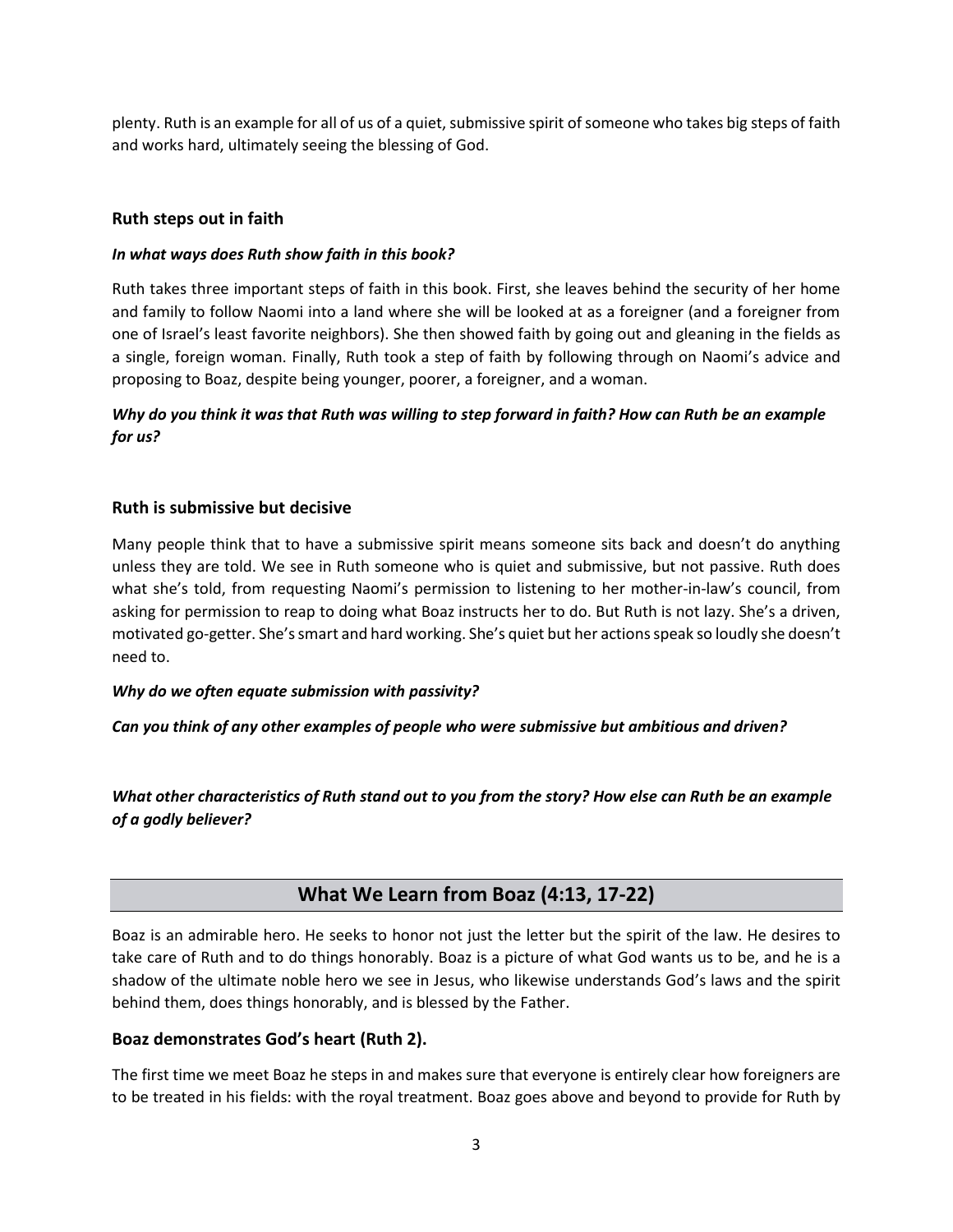telling the men to leave more for her to gather. This exceeds any requirement of the law but fits within the purpose of the law: to show God's heart for the outcast and the poor.

### *How can we show Boaz's same heart to care for the weakest among us?*

### **Boaz does things honorably (Ruth 3-4)**

When Ruth proposes to Boaz, it's clear that he is honored by her request. But he knows that he is not the one first in line to redeem. So he tells her to wait, and that he will figure things out. Rather than circumventing the law and simply marrying Ruth, Boaz seeks to behave honorably, being willing to lose Ruth in the process if that is what it means to act honorably.

# *How might we be tempted to take shortcuts to get what we want, perhaps even for something that might seem good?*

*What does it look like in America to behave honorably as Boaz did?*

### **Boaz leaves a godly legacy (Ruth 4).**

Boaz left a legacy of godliness. He sought to meet the needs of others, He pointed the attention of those around to God, and for his reward was made the ancestor of the great King David. The genealogy at the end of the book is more than just a random add-on. It points to part of the reason for this whole story by pointing forward to David, showing that the godliest king Israel ever had came from this unique family and this unusually godly man.

No doubt little David heard the story of Ruth and Boaz from his grandfather Obed, and hearing tales of daring faith helped him decide at a young age that if it was worth it for his great-grandparents to follow God, it would be worth it for him, too. People are constantly watching us, and we too will one day leave behind a legacy. Although not all will have children, all of us have the responsibility to model for the next generation what faith in God looks like, and those who do have children have a unique responsibility to do this.

### *As a culture, we are less concerned with leaving a legacy than the culture during Bible times. Why do you think this is?*

*Why is it important to leave a legacy of godliness and what does that look like?*

# **What We Learn about God**

God is in many ways a silent character in the book of Ruth. The author never directly acknowledges Him until the very end of the story when we are told that the Lord gave Ruth conception (i.e., Ruth became pregnant as a result of God's gift). Everywhere else in the book what we read of God comes from the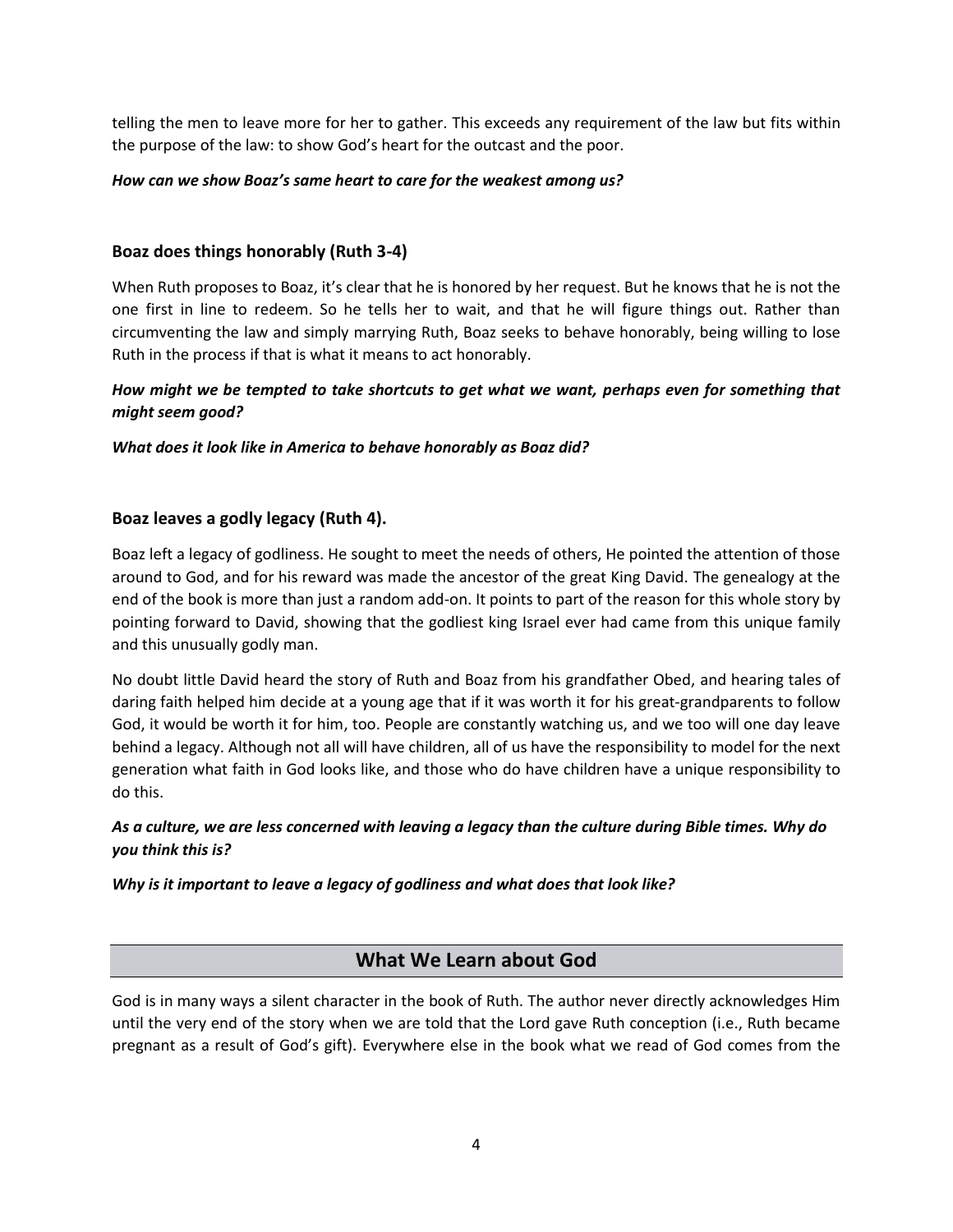speech of the characters.<sup>1</sup> We might wish to get more of the Bible's perspective on things. What was God thinking? Why did He do things this way and not another way? But a careful reading of this story will reveal much to us about God and how he works in our lives.

# **God's sovereignty**

As we just mentioned, throughout the whole book of Ruth, God is only mentioned as a character directly by the author one time (4:13). Yet on several occasions others recognize that God is at work, and it's clear that the author wants us to understand that God is at work.

# *Why do you think it is that the author holds back from directly telling us what God did or what God is thinking throughout the story?*

In many ways, the book of Ruth is like our own lives. We don't get a divine commentary on why everything happens the way it does. Instead, we have God's Word and our life, which we are told is under God's control. It is up to us, then, to come to God's Word in faith and seek to trace God's hand in our lives as best as we are able, realizing we will never get the full picture until we get to heaven.

### *In what ways was God at work in the book of Ruth?*

### *What can we learn about God's sovereign working from the book of Ruth that can be a help to us?*

### **God's kindness**

When we realize that God is behind everything in the book of Ruth, we come to realize that He is a very good God. He is working to bring out a good end for everyone involved. We see a God who is patient with Naomi's bitterness, who honors Boaz's desire to do things right, and who richly blesses this foreigner who abandoned her gods for Him. You can almost see a smile on His face as He draws up this plan to richly bless everyone involved in this story. Too often the God we picture is one who likes to make us miserable. Who brings us through trials simply because He thinks it's fun, or because He thinks were not good enough for Him. The God of the Bible, and specifically the God of Ruth, is a God who loves, who is kind, and who proves Himself strong on behalf of those who fear Him. If our first mental picture of God is folded arms and a big frown, we've got a pretty warped view of God.

### *Why do many people tend to be suspicious of God?*

### *How can we come to truly believe that God's posture toward us is one of kindness?*

In a short four chapters, the story of Ruth has painted a story that seems far removed from us in terms of culture, society, and customs, but on which we are at the same time very familiar with. It is a story of love, loyalty, and redemption. We see characters that we all have met a hundred times over, and which describe

<sup>&</sup>lt;sup>1</sup> The one possible exception to this is in Ruth 1:6, where the passage reads "...she had heard in the country of Moab how that the LORD had visited his people in giving them bread." Even here, however, the statement is a report of something Naomi heard, rather than the direct statement of the author as in 4:13.